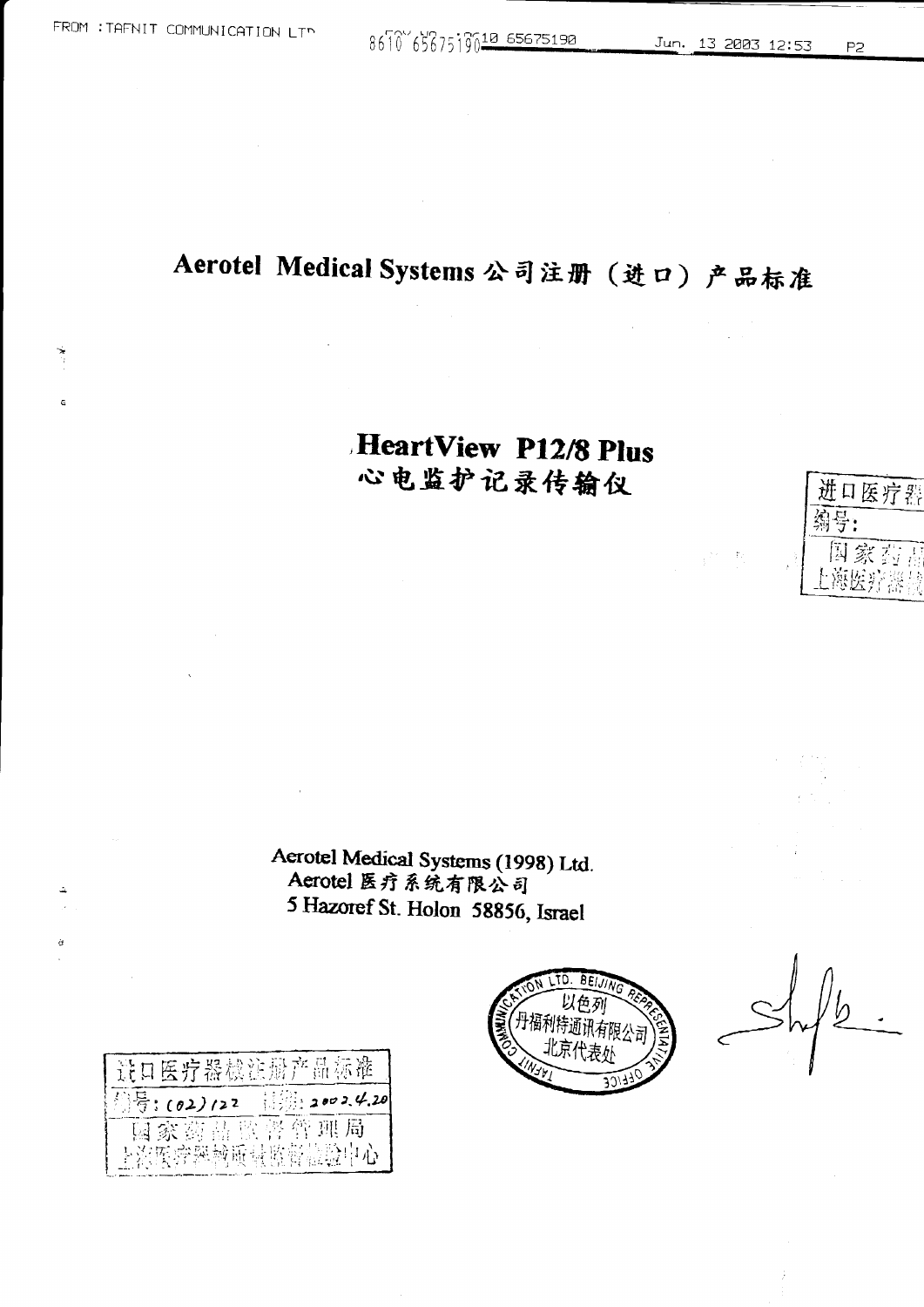8610 6567519010 65675190

(本族)



 $\tilde{\gamma}_L$ 

 $\hat{\mathcal{F}}$ 

ž



测

| 样品名称   | 心电监护记录传输仪<br>(Personal Monitor Electrocardiograph Recorder/Transmitter) |
|--------|-------------------------------------------------------------------------|
| 样品型号规格 | HeartView-P12/8 Plus                                                    |
| 委托人/单位 | 以色列丹福利特通福确履<br><u>、司北京代表处</u>                                           |
| 检测类别   |                                                                         |
|        |                                                                         |

 $\mathbb{E}[\mathcal{A}^{\dagger}_{\mathcal{A}}(N_{\mathcal{A}}^{\dagger})] = \mathbb{E}[\mathbf{x}^{\dagger}_{\mathcal{A}}]$ 

国家药品监督管理局

上海医疗器械质量监督检验中心